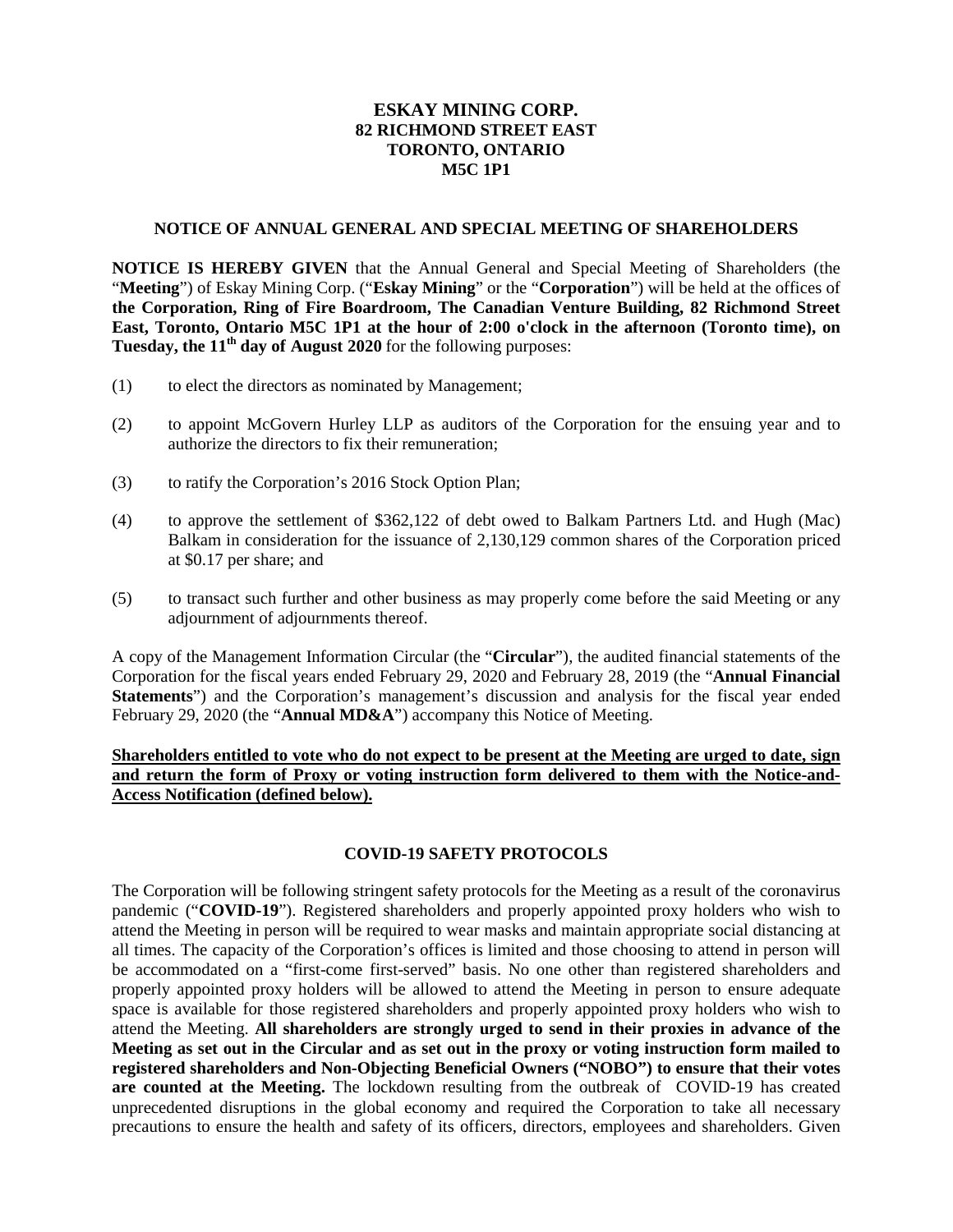the fact that the spread of COVID-19 in certain areas of the country and in particular in certain states in the United States has increased recently, the Corporation needs to continue to take appropriate precautions while proceeding with the Meeting. In order to provide some accommodation to those shareholders unable or unwilling to attend in person, the Corporation has set up a conference call number for shareholders and guests to phone in and listen to the Meeting (the "**Conference Call**"), the particulars of which are set out below. The Scrutineer representing the Corporation's transfer agent, Computershare Investor Services Inc., will be scrutineering the Meeting remotely and will be attending the Meeting via the Conference Call. Following the completion of the formal part of the Meeting, the President and CEO of the Corporation, Mac Balkam, will make a presentation to the Meeting. Those shareholders and guests participating in the Conference Call will be able to ask questions of Mac Balkam. **Participation in the Conference Call will not constitute attendance at the Meeting and voting will not be permitted by telephone.** The Meeting has not been set up as a "virtual meeting". The Corporation is providing the Conference Call as a means for those participating in the Conference Call to ask questions of and receive responses from Mac Balkam relating to the business of the Corporation.

Shareholders and guests may participate in the Conference Call by joining the Meeting from a PC, Mac, iPad, iPhone or Android device by clicking or entering the following URL into your web browser:

https://zoom.us/j/95419108018?pwd=di94a00yUmg0QUFqRTV5MkxucC9aZz09

### **Password: 323434**

Or by joining the Meeting by telephone:

Dial(for higher quality, dial a number based on your current location):

Canada: +1 587 328 1099 (Alberta) or +1 647 374 4685 (Toronto) or +1 647 558 0588 (Toronto) or +1 778 907 2071 (British Columbia) or +1 204 272 7920 (Manitoba) or +1 438 809 7799 (Montreal)

US: +1 312 626 6799 or +1 346 248 7799 or +1 646 558 8656 or +1 669 900 9128 or +1 253 215 8782 or +1 301 715 8592

**Webinar ID: 954 1910 8018 Password: 323434** International numbers available: https://zoom.us/u/acnWFVrn1J

# **NOTICE-AND-ACCESS**

Notice is also hereby given that Eskay Mining has decided to use the notice-and-access method of delivery of meeting materials for the 2020 Annual General and Special Meeting of Shareholders. The notice-and-access method of delivery of meeting materials allows the Corporation to deliver the meeting materials over the internet in accordance with the notice-and-access rules adopted by the Ontario Securities Commission under National Instrument 54-101 *Communication with Beneficial Owners of Securities of a Reporting Issuer*. Under the notice-and-access system, shareholders still receive a proxy or voting instruction form (as applicable) enabling them to vote at the Meeting. However, instead of a paper copy of the Circular, the Annual Financial Statements and Annual MD&A and other meeting materials (collectively the "**Meeting Materials**"), shareholders receive a notification (the "**Notice-and-Access Notification**") with information on how they may access such materials electronically. The use of this alternative means of delivery is more environmentally friendly as it will help reduce paper use and will also reduce the cost of printing and mailing materials to shareholders. **Shareholders are reminded to view the Meeting Materials prior to voting.**